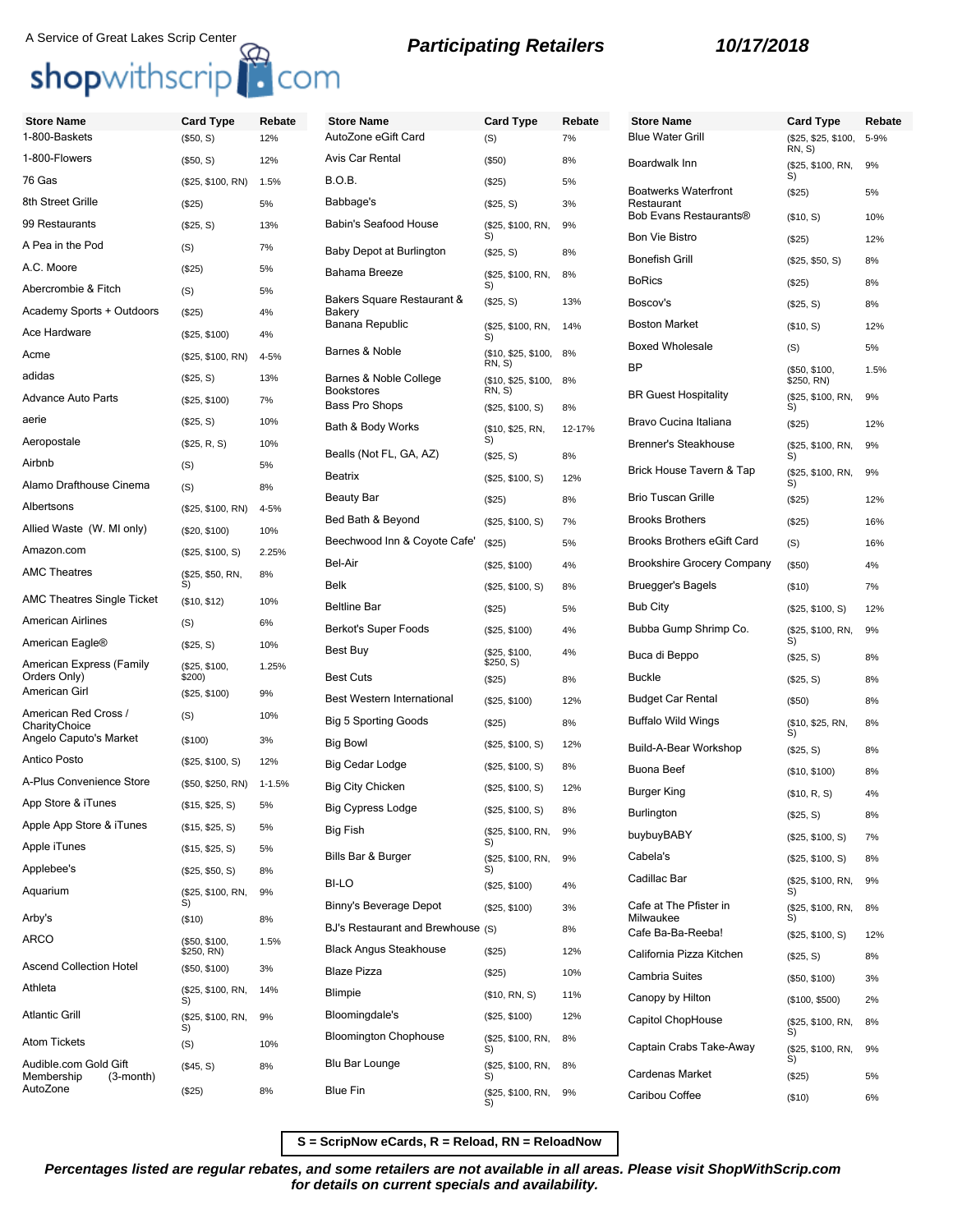# shopwithscrip<sup>1</sup>. com

# A Service of Great Lakes Scrip Center<br>**Participating Retailers 10/17/2018**

| <b>Store Name</b><br>Caribou Coffee eGift Card | <b>Card Type</b><br>(S)              | Rebate<br>6% | <b>Store Name</b><br>Cineplex Odeon | <b>Card Type</b><br>(\$25, \$50, RN, | Reb<br>8%      |
|------------------------------------------------|--------------------------------------|--------------|-------------------------------------|--------------------------------------|----------------|
| Carl's Jr.                                     | (\$10)                               | 5%           |                                     | S)                                   |                |
| Carlton Hair International                     | (\$25)                               | 8%           | Cineplex Odeon Single Ticket        | (\$10, \$12)                         | 10%            |
| <b>Carnival Cruise Lines</b>                   | (S)                                  | 8%           | Circle K                            | (\$25, \$100)                        | 1.5%           |
| Carrabba's Italian Grill                       |                                      |              | CityVu Bistro                       | (\$25)                               | 5%             |
| Carrs                                          | (\$25, \$50, S)<br>(\$25, \$100, RN) | 8%<br>4-5%   | Claim Jumper                        | (\$25, \$100, RN,<br>S)              | 9%             |
| Carrs eGift Card                               |                                      | 4%           | Claire's                            | (\$10)                               | 9%             |
| Carter's                                       | (S)                                  | 10%          | <b>Clarion Hotels</b>               | (\$50, \$100)                        | 3%             |
| Carter's eGift Card                            | (\$25, RN)<br>(S)                    | 10%          | <b>Classic Cinemas</b>              | (\$10)                               | 8%             |
| Cascading Card File                            | $($ \$3)                             | 25%          | Clear Lounge                        | (\$25, \$100, RN,<br>S)              | 8%             |
| Casual Male XL                                 | (S)                                  | 6%           | Clementine's                        | (\$25)                               | 5%             |
| Catherines                                     | (S)                                  | 8%           | Clementine's Too                    | (\$25)                               | 5%             |
| Cattle Company (AK & HI only)                  | (\$25)                               | 12%          | Coffee Bean & Tea Leaf              | (\$25, RN, S)                        | 9%             |
| CB <sub>2</sub>                                | (\$25, \$100, S)                     | 8%           | <b>Cold Stone Creamery</b>          | (\$10, S)                            | 11%            |
| <b>CBS All Access</b>                          | (S)                                  | 8%           | Columbia Sportswear                 | (\$50, S)                            | 12%            |
| <b>Celebration Cinema</b>                      | (\$10, \$50)                         | 4%           | Comfort Inn                         | (\$50, \$100)                        | 3%             |
| <b>Celebrity Cruise Lines</b>                  | (S)                                  | 9%           | <b>Comfort Suites</b>               | (\$50, \$100)                        | 3%             |
| Cenex                                          | (\$25, \$100)                        | 3%           | <b>Community Canteen</b>            | (\$25, \$100, S)                     | 12%            |
| <b>Central Market</b>                          | (\$25, \$100)                        | 2%           | Conrad Hotels & Resorts             | (\$100, \$500)                       | 2%             |
| <b>Century Theatres</b>                        | (\$25)                               | 4%           | <b>Container Store</b>              | (\$25, \$100, S)                     | 9%             |
| Century Theatres Single Admit                  | (\$9.50, S)                          | 10%          | Copps (WI only)                     | (\$25, \$50, \$100,                  | 4%             |
| <b>Champs Sports</b>                           | (\$25, S)                            | 8%           | Corner Bar                          | RN)<br>(\$25)                        | 5%             |
| Charley's Crab                                 | (\$25, \$100, RN,                    | 9%           | Cottage Bar                         | (\$25)                               | 5%             |
|                                                | S)                                   |              | <b>Cousins Subs</b>                 | (\$10)                               | 9%             |
| <b>Charming Charlie</b><br><b>Chart House</b>  | (S)                                  | 11%          | Crab House                          | (\$25, \$100, RN,                    | 9%             |
|                                                | (\$25, \$100, RN,<br>S)              | 9%           | Cracker Barrel                      | S)                                   |                |
| Cheddars                                       | (\$25, \$100, RN,<br>S)              | 8%           | Crate and Barrel                    | (\$10, \$25, S)                      | 8%             |
| Cheesecake Factory                             | (\$25)                               | 5%           | Crazy 8                             | (\$25, \$100, S)                     | 8%             |
| Cheesecake Factory eGift Card (S)              |                                      | 5%           | Crazy Horse Steak House             | (\$25, RN, S)                        | 13%            |
| <b>Cheryl's Cookies</b>                        | (\$50, S)                            | 12%          | <b>Crew Cuts</b>                    | (\$25)                               | 5%             |
| Chevron CA Only                                | (\$50, \$100,                        | $1 - 1.5%$   | Crutchfield                         | (\$25)                               | 13%            |
| Children's Place                               | \$250, RN)<br>(\$25, S)              | 12%          | Cub Foods                           | (S)                                  | 5%<br>$4 - 5%$ |
| Chili's Grill & Bar                            | (\$25, \$50, S)                      | 11%          | <b>CVS Pharmacy</b>                 | (\$25, \$100, RN)                    |                |
| Chipotle Mexican Grill                         | (\$10, \$25, S)                      | 10%          |                                     | (\$25, \$100, RN,<br>S)              | 6%             |
| <b>Choice Hotels</b>                           | (\$50, \$100)                        | 3%           | D&W Fresh Market                    | (\$25, \$100)                        | 2%             |
| Chop House Brewery                             | $(\$25)$                             | 6%           | D&W Quick Stop                      | (\$25, \$100)                        | 2%             |
| <b>Christmas Tree Shops</b>                    | (\$25, \$100, S)                     | 7%           | Dairy Queen                         | (\$10)                               | 3%             |
| Chuck E. Cheese                                | (\$10)                               | 8%           | Darden Restaurants                  | (\$25, \$100, RN,<br>S)              | 8%             |
| CineArts                                       | (\$25)                               | 4%           | Dave & Buster's                     | (\$25, S)                            | 13%            |
| CineArts Single Admit                          | (\$9.50, S)                          | 10%          | Del Taco                            | (\$10)                               | 7%             |
| Cinema Carousel                                | (\$10, \$50)                         | 4%           | Delta Air Lines                     | (\$250, \$1000, S)                   | 4%             |
| <b>Cinemark Theatres</b>                       | (\$25)                               | 4%           | Dennis Uniform                      | (\$20)                               | 5%             |
| <b>Cinemark Theatres Single</b>                | (\$9.50, S)                          | 10%          | Denny's                             | (\$10)                               | 7%             |
| Admit<br><b>Cinemark Tinseltown</b>            | $(\$25)$                             | 4%           | <b>Destination Maternity</b>        | (S)                                  | 7%             |
|                                                |                                      |              |                                     |                                      |                |

(\$9.50, S) 10%

Cinemark Tinseltown Single

Admit

| <b>Card Type</b>        | Rebate | <b>Store Name</b>                                | <b>Card Type</b>            | Rebate     |
|-------------------------|--------|--------------------------------------------------|-----------------------------|------------|
| (\$25, \$50, RN,<br>S)  | 8%     | <b>Dierbergs</b>                                 | (\$25, \$100)               | 2.5%       |
| (\$10, \$12)            | 10%    | Dillard's                                        | (\$25, \$100)               | 9%         |
| (\$25, \$100)           | 1.5%   | Dining Concepts (MI only)                        | (\$25)                      | 5%         |
| $(\$25)$                | 5%     | Discover Universal Gift Card                     | (\$50, \$100,<br>\$250)     | 1.25%      |
| (\$25, \$100, RN,<br>S) | 9%     | Disney                                           | (\$25, \$100,<br>\$1000, S) | 3%         |
| (\$10)                  | 9%     | Domino's                                         | (\$10, \$25, RN,<br>S)      | 8%         |
| (\$50, \$100)           | 3%     | Don & Charlie's Steakhouse                       | (\$25, \$100, S)            | 12%        |
| (\$10)                  | 8%     | Dos Caminos                                      | (\$25, \$100, RN,<br>S)     | 9%         |
| (\$25, \$100, RN,<br>S) | 8%     | Double Tree By Hilton                            | (\$100, \$500)              | 2%         |
| (\$25)                  | 5%     | Downtown Aquarium                                | (\$25, \$100, RN,           | 9%         |
| (\$25)                  | 5%     | Dressbarn                                        | S)<br>(\$25)                | 8%         |
| (\$25, RN, S)           | 9%     | DSW (Designer Shoe                               | (\$25, S)                   | 8%         |
| (\$10, S)               | 11%    | Warehouse)<br>Dunham's Sports                    |                             |            |
| (\$50, S)               | 12%    | Dunkin' Donuts                                   | (\$25)                      | 8%         |
| (\$50, \$100)           | 3%     |                                                  | (\$10, \$25)                | 3%         |
| (\$50, \$100)           | 3%     | Dunkin' Donuts eGift Card                        | (S)                         | 2.5%       |
| (\$25, \$100, S)        | 12%    | Eastbay                                          | (S)                         | 8%         |
| (\$100, \$500)          | 2%     | Eat'n Park                                       | (\$10, \$25, R)             | 9%         |
| (\$25, \$100, S)        | 9%     | <b>EB Games</b>                                  | (\$25, S)                   | 3%         |
| (\$25, \$50, \$100,     | 4%     | EBX                                              | (\$25, S)                   | 3%         |
| RN)<br>(\$25)           | 5%     | Econo Lodge                                      | (\$50, \$100)               | 3%         |
| (\$25)                  | 5%     | <b>Edwards Theatres</b>                          | (\$25, S)                   | 8%         |
| (\$10)                  | 9%     | <b>Edwards Theatres Premiere</b><br>Movie Ticket | (\$10.50, S)                | 10%        |
| (\$25, \$100, RN,       | 9%     | <b>Eiffel Tower</b>                              | (\$25, \$100, S)            | 12%        |
| S)<br>(\$10, \$25, S)   | 8%     | Einstein Bros. Bagels                            | (\$10)                      | 10%        |
| (\$25, \$100, S)        | 8%     | El Pollo Loco                                    | $($ \$10)                   | 6%         |
| (\$25, RN, S)           | 13%    | El Segundo Sol                                   | (\$25, \$100, S)            | 12%        |
| $(\$25)$                | 5%     | <b>Electronics Boutique</b>                      | (\$25, S)                   | 3%         |
| (S25)                   | 13%    | ema                                              | (\$25, \$100, S)            | 12%        |
|                         |        | <b>Embassy Suites by Hilton</b>                  | (\$100, \$500)              | 2%         |
| (S)                     | 5%     | Everest                                          | (\$25, \$100, S)            | 12%        |
| (\$25, \$100, RN)       | 4-5%   | <b>Express</b>                                   | (\$25, S)                   | 10%        |
| (\$25, \$100, RN,<br>S) | 6%     | <b>Express for Men</b>                           | (\$25, S)                   | 10%        |
| (\$25, \$100)           | 2%     | Exxon                                            | (\$50, \$250, RN)           | $1 - 1.5%$ |
| (\$25, \$100)           | 2%     | <b>Fairmont Hotels</b>                           | (\$100)                     | 9%         |
| (\$10)                  | 3%     | <b>Fairway Market</b>                            | (\$100, RN)                 | 4%         |
| (\$25, \$100, RN,<br>S) | 8%     | <b>Family Express</b>                            | (\$25, \$100)               | 4%         |
| (\$25, S)               | 13%    | Family Fare Quick Stop                           | (\$25, \$100)               | 2%         |
| (\$10)                  | 7%     | Family Fare Supermarket                          | (\$25, \$100)               | 2%         |
| (\$250, \$1000, S)      | 4%     | Family Video                                     | (\$10)                      | 12%        |
| (\$20)                  | 5%     | Famous Footwear                                  | (\$25)                      | 8%         |
| (\$10)                  | 7%     | Famous Hair                                      | (\$25)                      | 8%         |
| (S)                     | 7%     | Fanatics                                         | (S)                         | 7%         |
| (\$25, \$100, S)        | 12%    | Fandango                                         | (\$25, S)                   | 4%         |
| (\$25, \$100)           | 8%     | FandangoNOW                                      | (S)                         | 4%         |
|                         |        |                                                  |                             |            |

**S = ScripNow eCards, R = Reload, RN = ReloadNow**

**Percentages listed are regular rebates, and some retailers are not available in all areas. Please visit ShopWithScrip.com for details on current specials and availability.**

Di Pescara (\$25, \$100, S) Dick's Sporting Goods (\$25, \$100)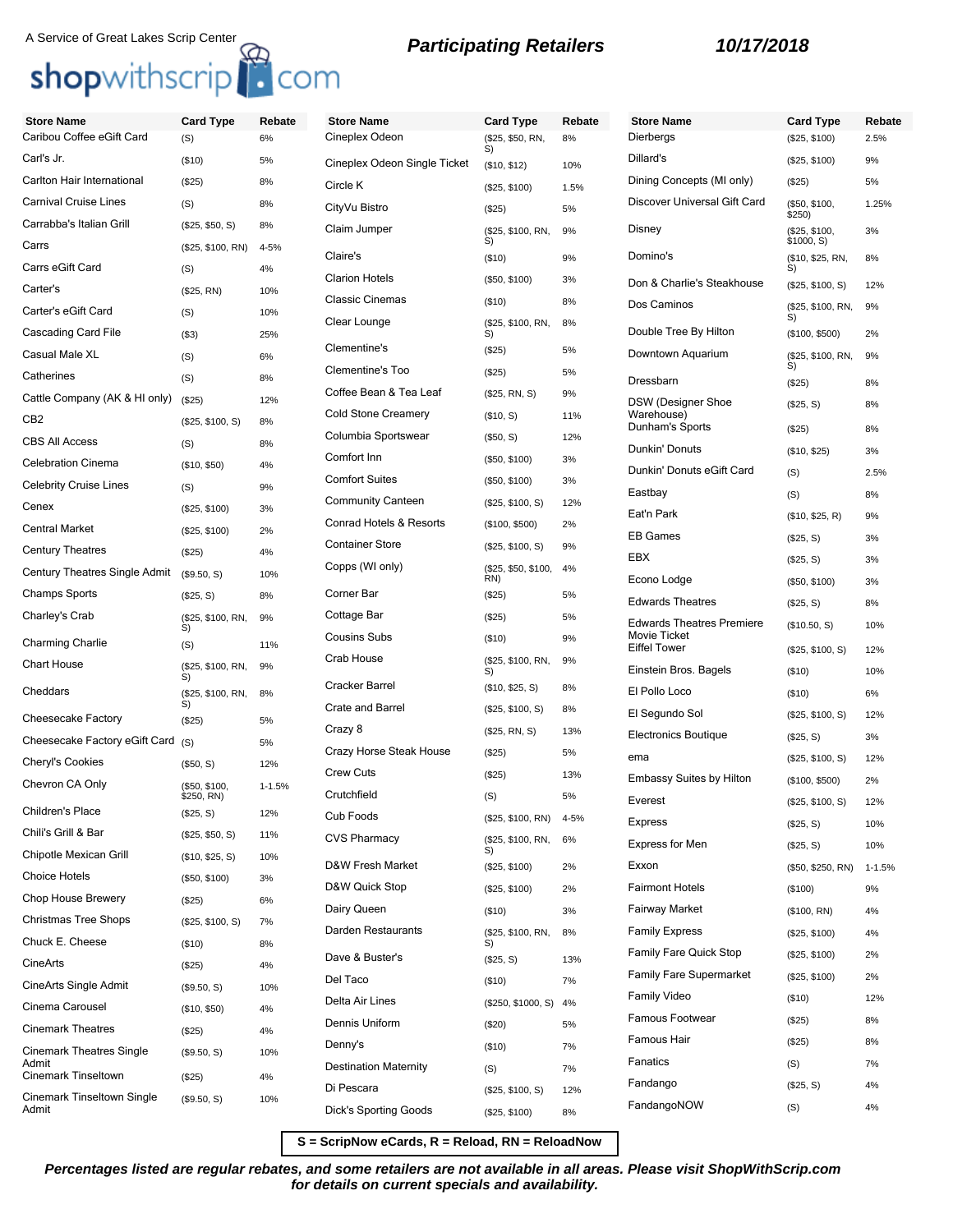# A Service of Great Lakes Scrip Center **Participating Retailers 10/17/2018**<br> **Shop**withscrip **C**om

| <b>Store Name</b>                             | <b>Card Type</b>           | Rebate | <b>Store Name</b>                               | <b>Card Type</b>                   | Rebate | <b>Store Name</b>                               | <b>Card Type</b>        | Rebate   |
|-----------------------------------------------|----------------------------|--------|-------------------------------------------------|------------------------------------|--------|-------------------------------------------------|-------------------------|----------|
| Fannie May Candies                            | (\$10)                     | 25%    | Goodcents Deli Fresh Subs                       | (\$10, RN, S)                      | 12-15% | HomeGoods                                       | (\$25, \$100, S)        | 7%       |
| Fazoli's                                      | (\$25)                     | 7%     | <b>Goodrich Quality Theaters</b>                | ( \$10)                            | 4%     | Homewood Suites by Hilton                       | (\$100, \$500)          | 2%       |
| Festival Foods (MN)                           | (\$50)                     | 4%     | Goody's                                         | (\$25, S)                          | 8%     | HoneyBaked Ham                                  | (\$25)                  | 12%      |
| Festival Foods (WI) - Skogens                 | (\$25, \$50, \$100)        | 3%     | Gordon Food Service Store                       | (\$25, \$100, RN,<br>S)            | 4%     | Hornbacher's (MN and ND only) (\$25, \$100, RN) |                         | $4 - 5%$ |
| Field & Stream                                | (\$25, \$100)              | 8%     | Grand Cafe in Lake Geneva                       | (\$25, \$100, RN,                  | 8%     | Hotels.com                                      | (\$100, \$250, S)       | 6%       |
| Fiesta Salons                                 | (\$25)                     | 8%     | <b>Grand Concourse</b>                          | S)<br>(\$25, \$100, RN,            | 9%     | Houlihan's                                      | (\$25)                  | 8%       |
| Finish Line                                   | (\$25)                     | 10%    |                                                 | S)                                 |        | <b>HUB 51</b>                                   | (\$25, \$100, S)        | 12%      |
| <b>First Choice Haircutters</b>               | (\$25)                     | 8%     | <b>Grand Geneva Resort</b>                      | (\$25, \$100, RN,<br>S)            | 8%     | Hudsonville Grille                              | (\$25)                  | 5%       |
| Fish Tales                                    | (\$25, \$100, RN,<br>S)    | 9%     | <b>Great Clips</b>                              | (\$25)                             | 8%     | Hulu Plus                                       | (S)                     | 6%       |
| Fisherman's Wharf                             | (\$25, \$100, RN,          | 9%     | <b>Great Harvest Bread</b>                      | (\$10)                             | 6%     | Icing                                           | (\$10)                  | 9%       |
| <b>Flat River Grill</b>                       | S)<br>(\$25)               | 5%     | Grotto                                          | (\$25, \$100, RN,<br>S)            | 9%     | <b>IHOP</b>                                     | (\$25, S)               | 8%       |
| Fleming's Prime Steakhouse                    | (\$25, \$50, S)            | 8%     | Groupon.com                                     | (\$25, S)                          | 7%     | IL PORCELLINO                                   | (\$25, \$100, S)        | 12%      |
| Flying Dutchman                               | (\$25, \$100, RN,          | 9%     | <b>Guitar Center</b>                            | (\$25, S)                          | 4%     | Inn at Hawks Head                               | (\$25)                  | 5%       |
|                                               | S)                         |        | Gulf Oil                                        | (\$25)                             | 1.5%   | InterContinental Milwaukee                      | (\$25, \$100, RN,<br>S) | 8%       |
| Food Lion                                     | (\$25, \$100, RN,<br>S)    | 3%     | Gymboree                                        | (\$25, RN, S)                      | 13%    | Irving Oil                                      | (\$50)                  | 2%       |
| Food Maxx                                     | (\$25, \$100)              | 2%     | Hair by Stewarts                                | (\$25)                             | 8%     | Isabella's                                      | (\$25, \$100, RN,       | 9%       |
| Foodease                                      | (\$25, \$100, S)           | 12%    | <b>Hair Cuttery</b>                             | (\$10, \$25)                       | 8%     | Islamorada Fish Company                         | S)<br>(\$25, \$100, S)  | 8%       |
| foodlife                                      | (\$25, \$100, S)           | 12%    | Hair Plus                                       | (\$25)                             | 8%     | Islands                                         | (\$25)                  | 8%       |
| Foot Locker                                   | (\$25, S)                  | 8%     | <b>HairMasters</b>                              | (\$25)                             | 8%     | iTunes                                          | (\$15, \$25, S)         | 5%       |
| Footaction USA                                | (\$25, S)                  | 8%     | Hal Smith                                       | (S)                                | 8%     | J. Crew                                         | (\$25)                  | 13%      |
| Forest Hills Foods                            | (\$25, \$100)              | 2%     | Hallmark                                        | (\$25, RN, S)                      | 4%     | Jack in the Box                                 | (\$10)                  | 4%       |
| Forever 21                                    | (S)                        | 5%     | Hampton by Hilton                               | (\$100, \$500)                     | 2%     | James Street Inn                                | (\$25)                  | 5%       |
| Four Points by Sheraton<br>(Chicago, IL only) | (\$25, \$100, RN,<br>S)    | 8%     | Hardee's                                        | ( \$10)                            | 5%     | <b>JCPenney</b>                                 | (\$25, \$100, RN,       | 5%       |
| <b>FRESH By Brookshire's</b>                  | (\$50)                     | 4%     | Harlow's                                        | (\$25, \$100, RN,<br>S)            | 9%     | Jean Louis David                                | S)<br>(\$25)            | 8%       |
| Fruit Bouquets                                | (\$50, S)                  | 12%    | Harmon Face Values                              | (\$25, \$100, S)                   | 7%     | Jewel Osco                                      | (\$25, \$100, RN)       | $4 - 5%$ |
| Funcoland                                     | (\$25, S)                  | 3%     | Harry & David                                   | (\$50, S)                          | 12%    | Jiffy Lube                                      | (\$30, RN, S)           | 8%       |
| Funset Boulevard                              | (\$25, \$100, RN,<br>S)    | 8%     | Harveys Supermarkets                            | (\$25, \$100)                      | 4%     | Jo-Ann Fabric and Craft Stores                  | (\$25)                  | 6%       |
| GameStop                                      | (\$25, S)                  | 3%     | <b>HeadStart Hair Care</b>                      | (\$25)                             | 8%     | Joe's Crab Shack                                | (\$25, \$100, RN,       | 9%       |
| <b>Gandy Dancer</b>                           | (\$25, \$100, RN,<br>S)    | 9%     | Hearty Platter Cafe &<br>Restaurant             | (\$25, \$50, \$100)                | 4%     | Joe's Seafood Prime Steak &                     | S)<br>(\$25, \$100, S)  | 12%      |
| Gap                                           | (\$25, \$100, RN,          | 14%    | <b>HEB</b>                                      | (\$25, \$100)                      | 2%     | Stone Crab<br>Jos. A. Bank                      |                         |          |
| Gap Factory                                   | S)<br>(\$25, \$100, RN,    | 14%    | Hilton                                          | (\$100, \$500)                     | 2%     |                                                 | (\$25)                  | 10%      |
|                                               | S)                         |        | Hilton Galveston Island Resort                  | (\$25, \$100, RN,                  | 9%     | Journeys                                        | (\$25)                  | 10%      |
| Geek Squad & Best Buy                         | (\$25, \$100,<br>\$250, S) | 4%     | Hilton Garden Inn                               | S)<br>(\$100, \$500)               | 2%     | Journeys Kidz                                   | (\$25)                  | 10%      |
| Geneva ChopHouse                              | (\$25, \$100, RN,<br>S)    | 8%     | <b>Hilton Grand Vacations</b>                   | (\$100, \$500)                     | 2%     | Kemah Boardwalk                                 | (\$25, \$100, RN,<br>S) | 9%       |
| GetGo                                         | (\$25, \$100)              | 4%     | Hilton Madison Monona Terrace (\$25, \$100, RN, |                                    | 8%     | Kids Foot Locker                                | (\$25, S)               | 8%       |
| Giant Eagle                                   | (\$25, \$100)              | 4%     | Hilton Milwaukee City Center                    | S)<br>(\$25, \$100, RN,            | 8%     | Kil@Wat                                         | (\$25, \$100, RN,<br>S) | 8%       |
| <b>Giant Food Stores</b>                      | (\$25, \$50, \$100)        | 4%     |                                                 | S)                                 |        | King Kullen                                     | (\$50)                  | 4%       |
| Giant Foods                                   | (\$25, \$50, \$100)        | 4%     | Hilton Minneapolis/Bloomington                  | (\$25, \$100, RN,<br>S)            | 8%     | Kirby House                                     | (\$25)                  | 5%       |
| Gift Card Wrapper - 10 Pack                   | (\$2)                      | 10%    | Holiday Hair                                    | (\$25)                             | 8%     | Kohl's                                          | (\$25, \$100, S)        | 4%       |
| Global Hotel Card powered by<br>Expedia       | (S)                        | 10%    | Holiday Inn on the Beach-<br>Galveston, TX      | (\$25, \$100, RN,<br>S)            | 9%     | Krispy Kreme® Doughnut<br>Corporation           | (\$10, S)               | 8%       |
| <b>GNC</b>                                    | (\$25)                     | 8%     | <b>Holiday Stationstores</b>                    | (\$25, \$100)                      | 4%     | Krist Oil                                       | (\$50)                  | 5%       |
| Go Play Golf                                  | (S)                        | 9%     | Hollister Co.                                   | (S)                                | 5%     | <b>Kwik Star</b>                                | $($25, $50, $100)$ 4%   |          |
| Golden Nugget                                 | (\$25, \$100, RN,          | 9%     | Home 2 Suites by Hilton                         | (\$100, \$500)                     | 2%     | <b>Kwik Trip</b>                                | $($25, $50, $100)$ 4%   |          |
| Golf Galaxy                                   | S)<br>(\$25, \$100)        | 8%     | Home Depot                                      | (\$25, \$100,<br>\$500, \$1000, S) | 4%     | L. Woods Tap & Pine Lodge                       | (\$25, \$100, S)        | 12%      |

**S = ScripNow eCards, R = Reload, RN = ReloadNow**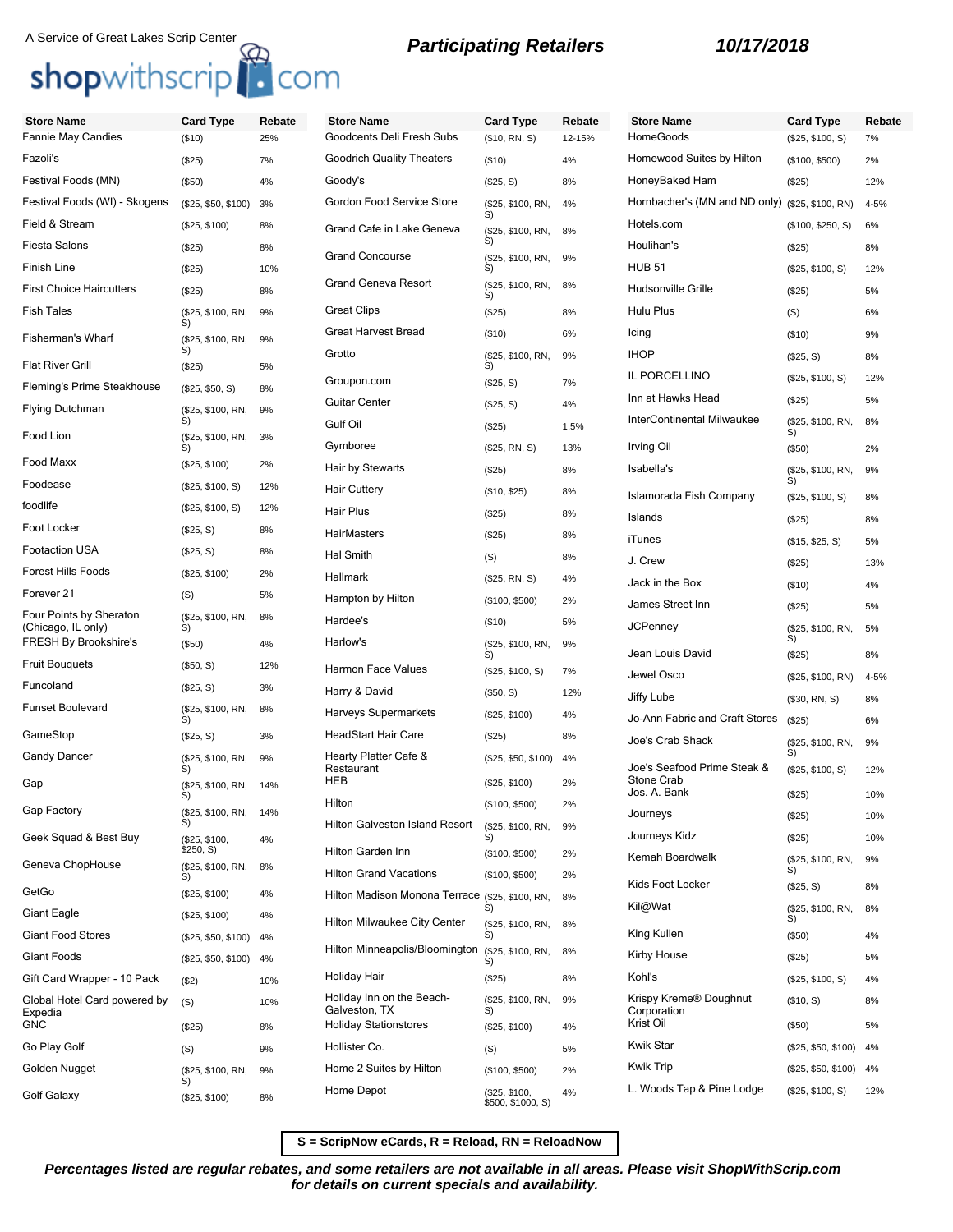# shopwithscrip<sup>1</sup> com

# **Store Name Card Type Rebate** L.L.Bean (\$25, \$100, S) 16% La Griglia (\$25, \$100, RN, S) 9% Lady Foot Locker (\$25, S) 8% Landry's Seafood (\$25, \$100, RN, S) 9% Landry's, Inc. (\$25, \$100, RN, S) 9% Lands' End (\$25, \$100, S) 15% Lands' End Kids (\$25, \$100, S) 15% Lands' End School (\$25, \$100, S) 15% Lane Bryant (\$25, S) 8% Legal Sea Foods (\$25, S) 13% Leppinks Food Centers (\$50) 5% Lettuce Entertain You **Restaurants** (\$25, \$100, S) 12% Little Caesar's Pizza (\$20) 8% Loews Cineplex (\$25, \$50, RN, S) 8% Loews Cineplex Single Ticket (\$10, \$12) 10% Logan's Roadhouse (\$25, S) 10% Long John Silver's (\$10) 8% LongHorn Steakhouse (\$25, \$100, RN,<br>S) 8% Lord & Taylor (\$25) 8% Lou Malnati's Pizzeria (\$10) 8% Lowe's (\$20, \$25, \$100, \$500, \$1000, RN, S) 4% Lucille's Smokehouse Bar.B.Que  $( S)$  8% Lucky (Southern CA Only) (\$25, \$100, RN) 4-5% Lucky Supermarket (\$25, \$100) 2% M Burger (\$25, \$100, S) 12% M Street Kitchen (\$25, \$100, S) 12% Macy's (\$25, \$100, S) 10% Maggiano's Little Italy (\$25, \$50, S) 11% Magic Johnson Theatres (\$25, \$50, RN, S) 8% Magic Johnson Theatres Single **Ticket** (\$10, \$12) 10% Mainstay Suites (\$50, \$100) 3% Marathon (\$25, \$100,  $$250$ 3% Marco New American Bistro (\$25) 5% Marcus Resorts (\$25, \$100, RN, S) 8% Marcus Theatres (\$25, \$100, RN, S) 8% Mariano's (IL Only) (\$25, \$50, \$100, RN) 4% Mario Tricoci (\$25, \$100) 7% Marios (\$25) 5% Market District (\$25, \$100) 4% Marshalls (\$25, \$100, S) 7% Martin's Food Market (MD, PA, VA, WV) (\$25, \$50, \$100) 4% Martin's Super Markets (\$50, \$100) 4% Oberweis (\$10) 8% Oceanaire (\$25, \$100, RN, O'Charley's (\$25, S) 13%

# **Store Name Card Type Rebate** Mason Street Grill (\$25, \$100, RN, S) 8% MasterCuts (\$25) 8% Matchbox Diner and Drinks (\$25) 5% Maurices (\$20) 7% McCormick & Schmick's (\$25, \$100, RN, S) 9% Meijer (not AK and HI) (\$25, \$50, \$100, R) 3% Menards (\$25, \$100, \$500) 3% Men's Wearhouse (\$25) 8% Mermaid Bar and Grill (\$25) 5% Metro Market (WI only) (\$25, \$50, \$100, RN) 4% Metropolis Oyster Room & Cocktail Bar (\$25, \$100, RN, S) 9% Mia & Maxx Hair Studio (\$25) 8% Michaels (\$25) 4% Miller Time Pub (\$25, \$100, RN, S) 8% Mills Fleet Farm (\$25, \$100) 3.5% Milwaukee ChopHouse (\$25, \$100, RN, S) 8% Mimis Cafe (\$25) 8% Mitchell's Hair Styling (NC only) (\$25) 8% Mity Nice Bar & Grill (\$25, \$100, S) 12% Mobil (\$50, \$250, RN) 1-1.5% Modell's Sporting Goods (\$25) 8% Mon Ami Gabi (\$25, \$100, S) 12% Morton's Steakhouse  $($25, $100, RN,$ 9% Motherhood Maternity (S) 7%  $\mathsf{MotorMart}$  (\$50) 5% Muer Seafood (\$25, \$100, RN, S) 9% Nacional 27 (\$25, \$100, S) 12% naoki sushi (\$25, \$100, S) 12% Neiman Marcus (\$50) 12% New Holland Brewing - Knickerbocker (\$25) 5% New Holland Brewing Restaurant & Pub (\$25) 5%  $(S25, S)$  12% Noah's Bagels (\$10) 10% Nob Hill Foods (\$25, \$100) 4% Noodles & Company (\$10) 8% NOOK by Barnes & Noble (\$10, \$25, \$100, RN, S) 8% Nordstrom (\$25, \$100, S) 6% Nordstrom Rack (\$25, \$100, S) 6% Noto's Old World Italian Dining (\$25) 5%

# **Store Name Card Type Rebate** Office Depot / Office Max (\$25, \$100) 5% Office Depot / Office Max eGift Card  $($ S) 5% Old Boys' Brewhouse (\$25) 5% Old Chicago (\$25) 6% Old Navy (\$25, \$100, RN, S) 14% Olive Garden (\$25, \$100, RN, S) 8% Omaha Steaks (\$25) 11% Omaha Steaks eGift Card (S) 11% On The Border (\$25, \$50, S) 11% One Trick Pony Grill and Taproom (\$25) 5% Oriental Trading Company (\$25) 9% OshKosh (\$25, RN) 10% OshKosh eGift Card (S) 10% Osteria Via Stato (\$25, \$100, S) 12% Ottawa Beach Inn (\$25) 5% Outback Steakhouse (\$25, \$50, S) 8% Outlooks for Hair (\$25) 8% Overstock.com (\$25, S) 8% Oyster Bah (\$25, \$100, S) 12% P.F. Chang's China Bistro (\$25, S) 8% Palais Royal (\$25, S) 8% Panera Bread (\$10, \$25, RN, S) 8% Panopoulos Salons (\$25) 8% Papa Gino's Pizzeria (\$10) 10% Papa John's Pizza (\$10, R, S) 8% Papa Murphy's Pizza (\$10) 8% Pappadeaux (\$25, S) 6% Pappas Bar-B-Q (\$25, S) 6% Pappas Bros. Steakhouse (\$25, S) 6% Pappas Burger (\$25, S) 6% Pappas Restaurants (\$25, S) 6% Pappas Seafood House (\$25, S) 6% Pappasito's (\$25, S) 6% Park Avenue Grill (\$25, \$100, RN, S) 8% Pavilions (\$25, \$100, RN) 4-5% Pavilions eGift Card (S) 4% Payless Shoes (\$20) 13% PBteen (\$25, \$100, S) 8% Peapod Online Grocery (\$25, \$50, \$100) 4% Peebles (\$25, S) 8% Peet's Coffee & Tea (\$20) 8% Peohe's (\$25, \$100, RN, S) 9% Pep Boys (\$20) 4% Pep Boys eGift Card (S) 7%

**S = ScripNow eCards, R = Reload, RN = ReloadNow**

S)

9%

**Percentages listed are regular rebates, and some retailers are not available in all areas. Please visit ShopWithScrip.com for details on current specials and availability.**

# **Participating Retailers 10/17/2018** A Service of Great Lakes Scrip Center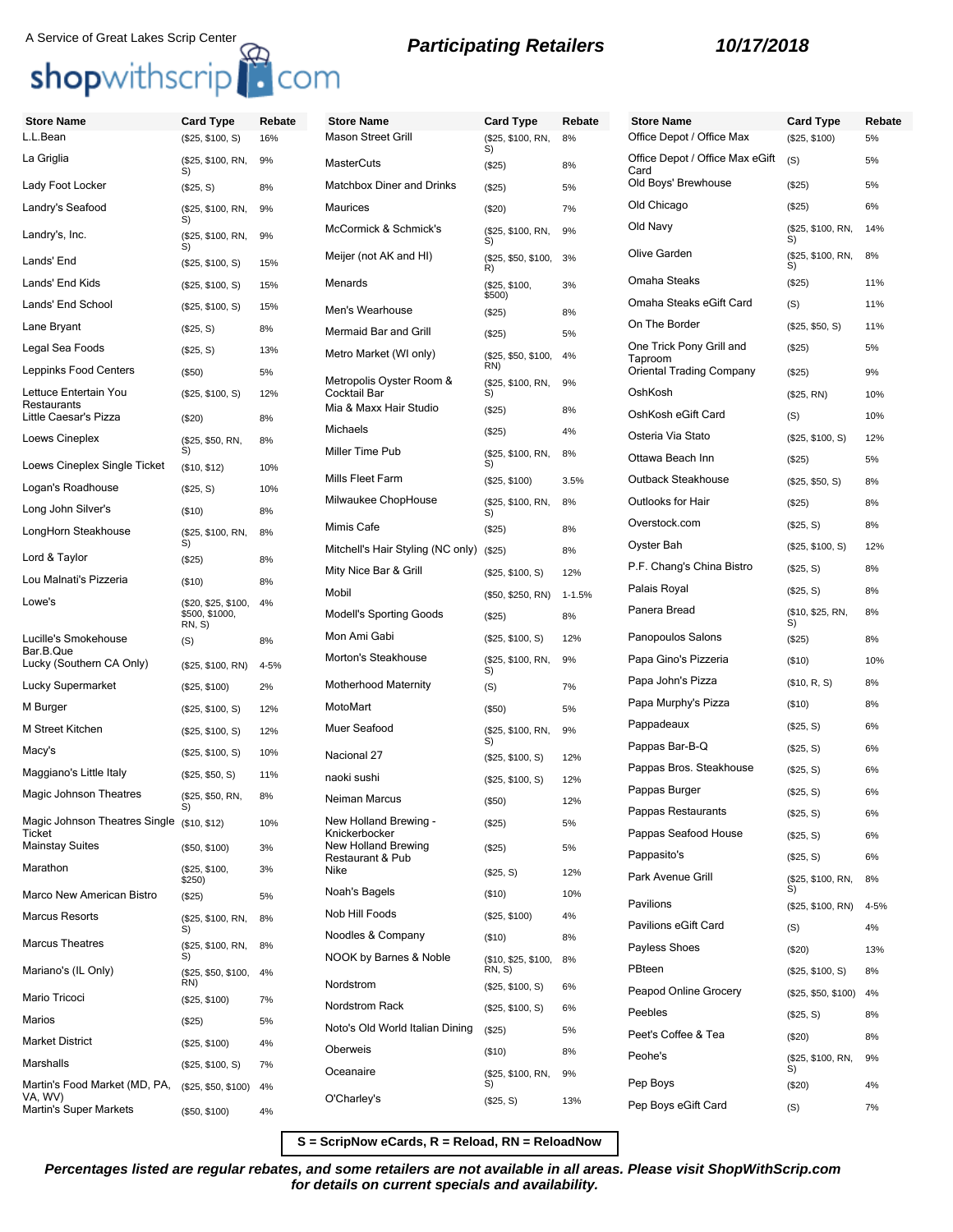# A Service of Great Lakes Scrip Center **Carries and A Service of Great Lakes Scrip Center**<br> **Shopwithscrip** Com

| <b>Store Name</b>                   | <b>Card Type</b>           | Rebate | <b>Store Name</b>                                    | <b>Card Type</b>                               | Rebate    | <b>Store Name</b>                            | <b>Card Type</b>           | Rebate |
|-------------------------------------|----------------------------|--------|------------------------------------------------------|------------------------------------------------|-----------|----------------------------------------------|----------------------------|--------|
| Pereddies Italian Restaurant        | (\$25)                     | 5%     | Regal Theatres Premiere Movie (\$10.50, S)<br>Ticket |                                                | 10%       | Sephora eGift Card                           | (S)                        | 5%     |
| Petco                               | (S)                        | 5%     | Regis Salons                                         | (\$25)                                         | 8%        | Shaw's Crab House                            | (\$25, \$100, S)           | 12%    |
| Pete's Fresh Market                 | (\$20)                     | 4%     | Regis Signature Salon                                | (\$25)                                         | 8%        | Shaw's Supermarket                           | (\$25, \$100, RN)          | 4-5%   |
| PetSmart                            | (\$25)                     | 5%     | REI                                                  | (\$25, S)                                      | 8%        | Sheetz                                       | (\$25, \$100, R)           | 3%     |
| Petterino's                         | (\$25, \$100, S)           | 12%    | <b>Republic Services</b>                             | (\$20, \$100)                                  | 10%       | <b>Sheldon Cleaners</b>                      | $($ \$5)                   | 9%     |
| <b>Pfister Hotel</b>                | (\$25, \$100, RN,<br>S)    | 8%     | Restaurant at the Platinum                           | (\$25, \$100, RN,<br>S)                        | 8%        | Shell                                        | (\$25, \$50, \$100,<br>RN) | 1.5%   |
| Pick 'n Save (WI only)              | (\$25, \$50, \$100,<br>RN) | 4%     | Restaurant.com                                       | (\$20)                                         | 50%       | shi by Journeys                              | (\$25)                     | 10%    |
| Pier 1 Imports                      | (\$25)                     | 9%     | Rich                                                 | (\$25, \$50, \$100,<br>R)                      | 4%        | Shoe Carnival                                | (\$25)                     | 5%     |
| Pietro's                            | (\$25)                     | 5%     | Rio Grand Steakhouse                                 | (\$25)                                         | 5%        | Shop 'N Save (IL and MO only)                | (\$25, \$100, RN)          | 4-5%   |
| Piggly Wiggly (WI, IL only)         | (\$25, \$50, \$100)        | 3%     | Ristorante Brissago                                  | (\$25, \$100, RN,                              | 8%        | Shopko                                       | (\$25, \$100)              | 3%     |
| Pilot Flying J                      | (\$100)                    | 2%     | <b>Rite Aid</b>                                      | S)<br>(\$25)                                   | 4%        | Shopko Hometown                              | (\$25, \$100)              | 3%     |
| Pizza Hut (Not AK or HI)            | (\$10, S)                  | 8%     | <b>River Crab</b>                                    | (\$25, \$100, RN,                              | 9%        | Shoppers Food & Pharmacy<br>(MD and VA only) | (\$25, \$100, RN)          | 4-5%   |
| Pizza Ranch                         | (\$25)                     | 8%     |                                                      | S)                                             |           | ShopRite                                     | (\$25, \$100)              | 4%     |
| Pizzeria Due                        | (\$25, S)                  | 12%    | <b>Rock Bottom Restaurant</b>                        | (\$25)                                         | 6%        | Showplace                                    | (\$25, \$50, RN,           | 8%     |
| Pizzeria Uno                        | (\$25, S)                  | 12%    | Rodeway Inn                                          | (\$50, \$100)                                  | 3%        | <b>Showplace Single Ticket</b>               | S)<br>(\$10, \$12)         | 10%    |
| Pizzeria Via Stato                  | (\$25, \$100, S)           | 12%    | Rose's Express                                       | (\$25)                                         | 5%        | Shutterfly                                   | (\$25, S)                  | 9%     |
| PlanetX                             | (\$25, S)                  | 3%     | Rose's on Reed's Lake                                | (\$25)                                         | 5%        | Sierra Trading Post                          | (\$25, \$100, S)           | 7%     |
| Platinum Hotel in Las Vegas         | (\$25, \$100, RN,          | 8%     | Ross Dress for Less                                  | (\$25)                                         | 8%        | Simms Steakhouse                             | (\$25, \$100, RN,          | 9%     |
| <b>Plum Market</b>                  | S)                         |        | Roundys (IL and WI only)                             | (\$25, \$50, \$100,<br>RN)                     | 4%        |                                              | S)                         |        |
|                                     | (\$50)                     | 3%     | Royal Caribbean                                      | (\$100, \$500, S)                              | 13%       | Sinclair Oil                                 | (\$25, \$100)              | 1.5%   |
| Popcorn Factory                     | (\$50, S)                  | 12%    | Royal Farms                                          | (\$25, \$100)                                  | 4%        | Sing Sing Dueling Pianos                     | (\$25)                     | 6%     |
| Potbelly Sandwich Shop              | (\$10)                     | 8%     | Ruby Tuesday                                         | (\$25)                                         | 8%        | Sirius XM Radio                              | (S)                        | 4%     |
| Pottery Barn                        | (\$25, \$100, S)           | 8%     | Ruth's Chris Steak House                             | (\$50, \$100, S)                               | 10%       | <b>Skirvin Hilton</b>                        | (\$25, \$100, RN,<br>S)    | 8%     |
| Pottery Barn Kids                   | (\$25, \$100, S)           | 8%     | Safeway                                              | (\$25, \$100, RN)                              | 4-5%      | Sleep Inn                                    | (\$50, \$100)              | 3%     |
| Primary Kids Clothing               | (S)                        | 10%    | Safeway eGift Card                                   | (S)                                            | 4%        | Sling TV                                     | (S)                        | 7%     |
| Prime Membership from<br>Amazon.com | (\$126.14, S)              | 8%     | Saks Fifth Avenue                                    | (\$50)                                         | 12%       | Smart & Final                                | (\$25, \$50, \$100)        | 3%     |
| Princess Cruise Lines               | (\$100, \$500, S)          | 6%     | Saks Fifth Avenue OFF 5th                            | (\$50)                                         | 12%       | S-Mart Foods                                 | (\$25, \$100)              | 2%     |
| <b>Qdoba Mexican Grill</b>          | (\$25)                     | 7%     | <b>Sally Beauty</b>                                  | (\$25)                                         | 12%       | SmartStyle                                   | (\$25)                     | 8%     |
| Quality Inn                         | (\$50, \$100)              | 3%     | Salt and Pepper                                      |                                                |           | Smashburger                                  | (\$10)                     | 10%    |
| Quick Chek                          | (\$25)                     | 2%     | Saltgrass Steakhouse                                 | (\$25)                                         | 5%        | Software Etc.                                | (\$25, S)                  | 3%     |
| QVC                                 | (S)                        | 5%     |                                                      | (\$25, \$100, RN,<br>S)                        | 9%        | Sony PlayStation Plus                        | (S)                        | 4%     |
| R.J. Grunts                         | (\$25, \$100, S)           | 12%    | Sam's Club                                           | (\$25, \$50, \$100, 2.5%)<br>\$250, \$500, RN, |           | Sony PlayStation Store                       | (S)                        | 4%     |
| Rainforest Cafe                     | (\$25, \$100, RN,          | 9%     | San Luis Resort                                      | S)                                             |           | Southside Inn                                | (\$25)                     | 5%     |
| Raley's                             | (\$25, \$100)              | 4%     |                                                      | (\$25, \$100, RN,<br>Ś)                        | 9%        | <b>Southwest Airlines</b>                    | (S)                        | 4%     |
| Ramen-San                           | (\$25, \$100, S)           | 12%    | Saranello's                                          | (\$25, \$100, S)                               | 12%       | Spa & Wellness by Spa Week                   | (\$25, S)                  | 14%    |
| Randalls                            | (\$25, \$100, RN)          | 4-5%   | Saturday's Hair Salon                                | (\$25)                                         | 8%        | Spafinder Wellness 365                       | (\$25, S)                  | 15%    |
| Randalls eGift Card                 |                            | 4%     | Save Mart Supermarkets                               | (\$25, \$100)                                  | 2%        | Spectators Sports Bar & Grill                | (\$25)                     | 5%     |
| Rave Cinemas                        | (S)                        |        | SaveRite Grocery Warehouse                           | (\$25, \$100)                                  | 4%        | Speedway                                     |                            |        |
| Red Door Spa                        | (\$25)                     | 4%     | Schuler Books & Music                                | (\$25)                                         | 10%       |                                              | (\$25, \$50, \$100,<br>R)  | 4%     |
|                                     | (S)                        | 12%    | Seasons 52                                           | (\$25, \$100, RN,                              | 8%        | <b>Spring Market</b>                         | (\$50)                     | 4%     |
| <b>Red Lobster</b>                  | (\$25, RN, S)              | 8%     | See's Candies                                        | S)<br>(\$25, \$20.50)                          | $9 - 20%$ | <b>Sprouts Farmers Market</b>                | (\$25, \$50, \$100)        | 5%     |
| Red Piano                           | (\$25, \$100, RN,<br>S)    | 8%     | Sendik's Food Market                                 | (\$25, \$50, \$100,                            | 4%        | St. Louis Bread Company                      | (\$10, \$25, RN,           | 8%     |
| Red Robin                           | (\$25, S)                  | 8%     |                                                      | RN)                                            |           | Stable Inn                                   | (\$25)                     | 5%     |
| Red Sushi                           | (\$25, \$100, RN,<br>S)    | 9%     | Sendik's Fresh2Go                                    | (\$25, \$50, \$100,<br>RN)                     | 4%        | <b>Stage Stores</b>                          | (\$25, S)                  | 8%     |
| <b>Reel Club</b>                    | (\$25, \$100, S)           | 12%    | Sentry                                               | (\$50)                                         | 3%        | Staples                                      | (\$25, \$100, S)           | 5%     |
| <b>Regal Theatres</b>               | (\$25, S)                  | 8%     | Sephora                                              | (\$25)                                         | 5%        | <b>Star Market</b>                           | (\$25, \$100, RN)          | 4-5%   |

**S = ScripNow eCards, R = Reload, RN = ReloadNow**